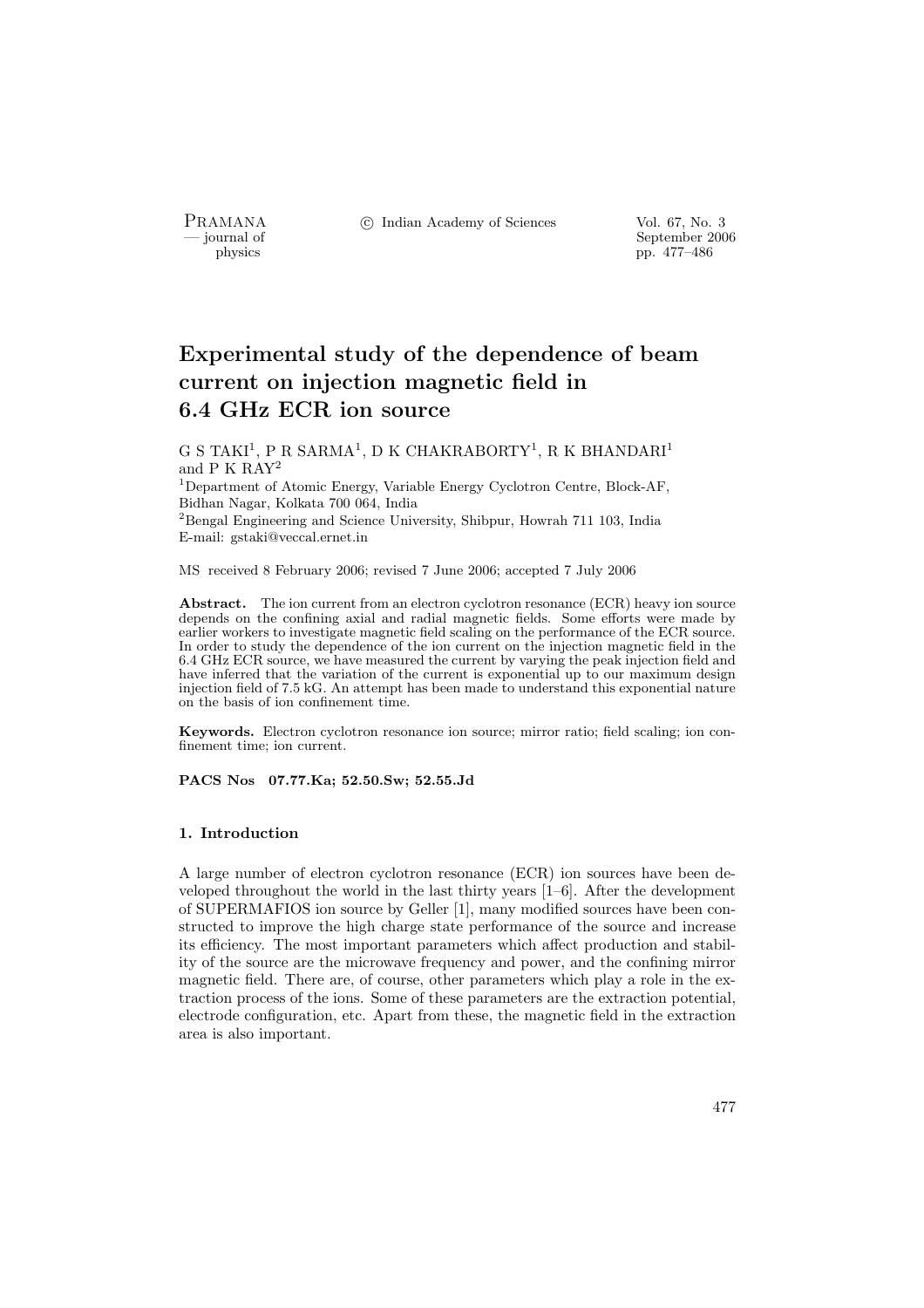## G S Taki et al

The mirror magnetic field is required for confining the electrons of the plasma so that a lot of ionizations take place. The electrons gain energy at the resonant surface where resonance of microwave frequency and the electron rotation frequency occurs. It has been found that in general, the higher the magnetic field, the better is the performance [7]. Sources [8–14] having magnetic field much higher than the resonance field are called the high-B ECR ion sources.

Geller in 1987 outlined some classical empirical scaling laws to explain the experimental ion current data. In addition to the other laws, he gave the ion current production formula as [1]

$$
I(q) \propto \omega^2 A^{-\alpha},\tag{1}
$$

where  $I(q)$  is the ion current of charge state  $q, \omega = 2\pi f$ , where f is the microwave frequency, A, the atomic mass number and  $\alpha$  an adjustable parameter varying from 0.5 to 1.

This relation shows that the extracted ion current follows a square law on the resonance frequency [15,16]. This is based on the important law of the dependence of plasma density on the microwave frequency. Since the resonance frequency is directly proportional to the resonance magnetic field  $(B_{res})$  one can infer that this law indicates that the ion current should be proportional to the square of  $B_{\text{res}}$ .

$$
I(q) \propto B_{\text{res}}^2. \tag{2}
$$

This equation shows a dependence of the ion current on the resonance magnetic field  $B_{\text{res}}$ . However, there is experimental evidence that the ion current has a prominent dependence on the peak injection field. After the invention of high- $B$ mode, Antaya and Gammino [11], working with a low frequency superconducting ECR source, experimentally showed that the mirror ratio should be much higher than that used till then. In general, the higher the confining magnetic field, the better is the performance of the source. Therefore, apart from the frequency scaling law, one needs to investigate the magnetic field scaling too. Hitz et al [17] and Gammino et al [4,18] studied the field scaling (both axial and radial) at a number of microwave frequencies. It was found that the ion current increases up to an injection mirror ratio of about 4 and then it saturates [4]. In a recent experiment, Nakagawa et al [19] showed that  $B_{\text{min}}$  can be optimized for maximizing the beam intensity while keeping  $B_{\text{ini}}$  and  $B_{\text{ext}}$  unchanged in an ECR ion source.

We have carried out an experiment to study the dependence of the extracted ion current on the injection peak field  $B$  (= $B_{\text{inj}}$ ) for our 6.4 GHz ECR source [6,14]. The maximum injection mirror ratio  $B_{\text{inj}}/B_{\text{res}}$  is 3.3 and no saturation in ion current has been observed up to that field. We have found that the variation of current with the peak injection field can be described by an exponential function. We have made an attempt to understand this exponential nature on the basis of the field-dependent ion confinement time.

## 2. Experiment

Experiment was carried out using a 6.4 GHz VEC-ECR [6] ion source at Variable Energy Cyclotron Centre, Kolkata. This source underwent many modifications [14]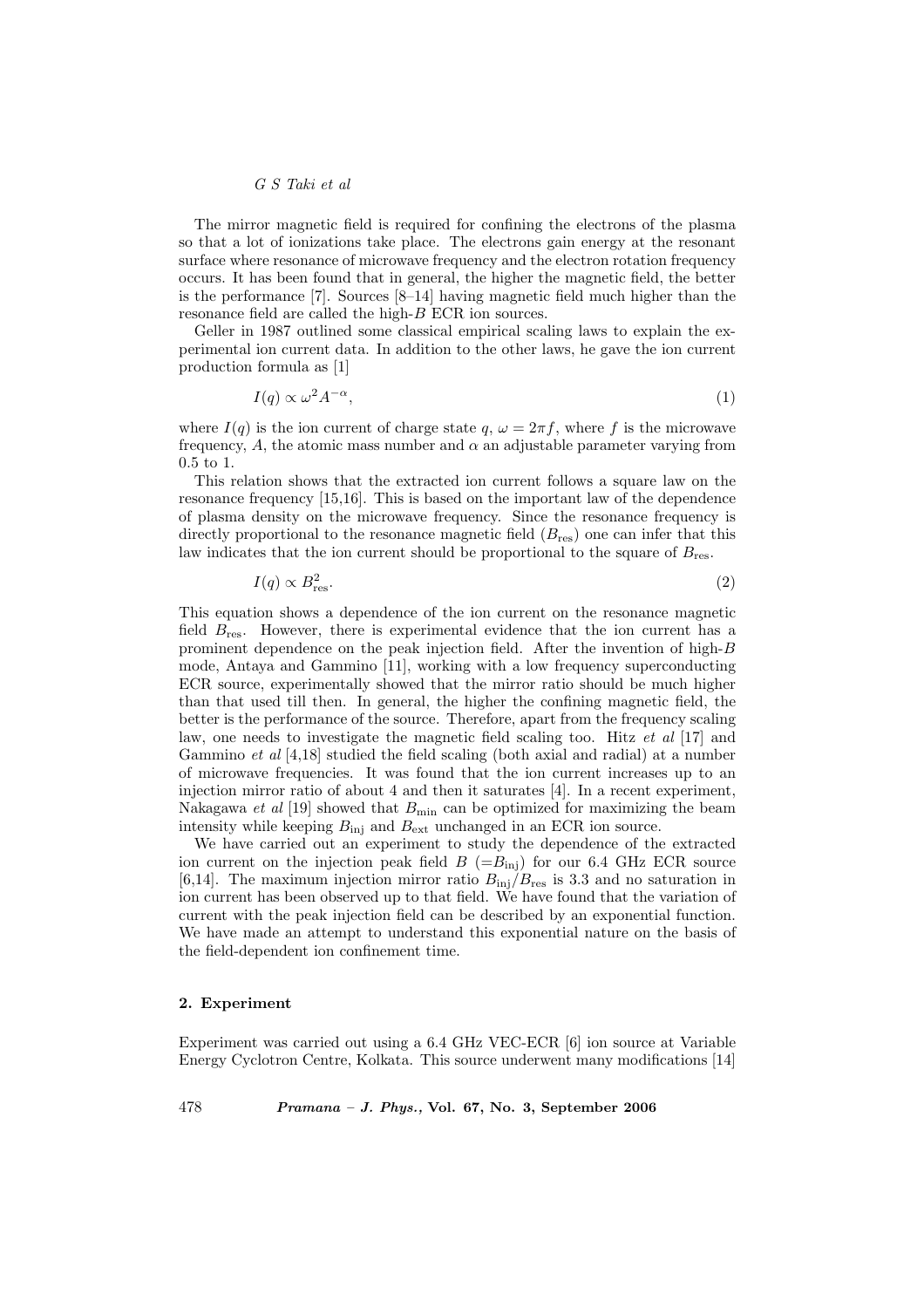

Dependence of beam current on injection magnetic field

Figure 1. The 6.4 GHz ECR ion source at VECC, Kolkata.

for increasing the extracted ion current. The source is being routinely used for delivering heavy-ion beam to the K130 AVF cyclotron. Figure 1 shows the ECR ion source schematically.

Heavy ions are extracted from the VEC-ECR by an accel–decel extraction system through an 8 mm circular hole in the plasma electrode with the help of a modified Pierce-shaped stainless steel puller electrode. The puller is placed 30 mm away from the plasma electrode and has a 10 mm aperture at the centre. The plasma electrode is placed on the extraction mirror peak of 5.2 kG. The radial field created by  $SmCo<sub>5</sub>$  assembly on the chamber wall is 4.2 kG. As can be seen from figure 1, the mirror coils have separate iron return yokes and so the fields in the injection and extraction sides can be independently varied. The variation in the injection field has negligible influence on the extraction field. The injection peak field was varied in steps from 3.5 kG to 7.5 kG and ion current was measured for various  $q/A$ of oxygen, neon and argon. The other ECR discharge parameters, viz., microwave power, vacuum and gas flow were initially optimized for obtaining  $O^{7+}$  ions and subsequently were kept unchanged throughout the experiment. The charge states were separated by a magnetic analyzer and the ion current was measured in a Faraday cup.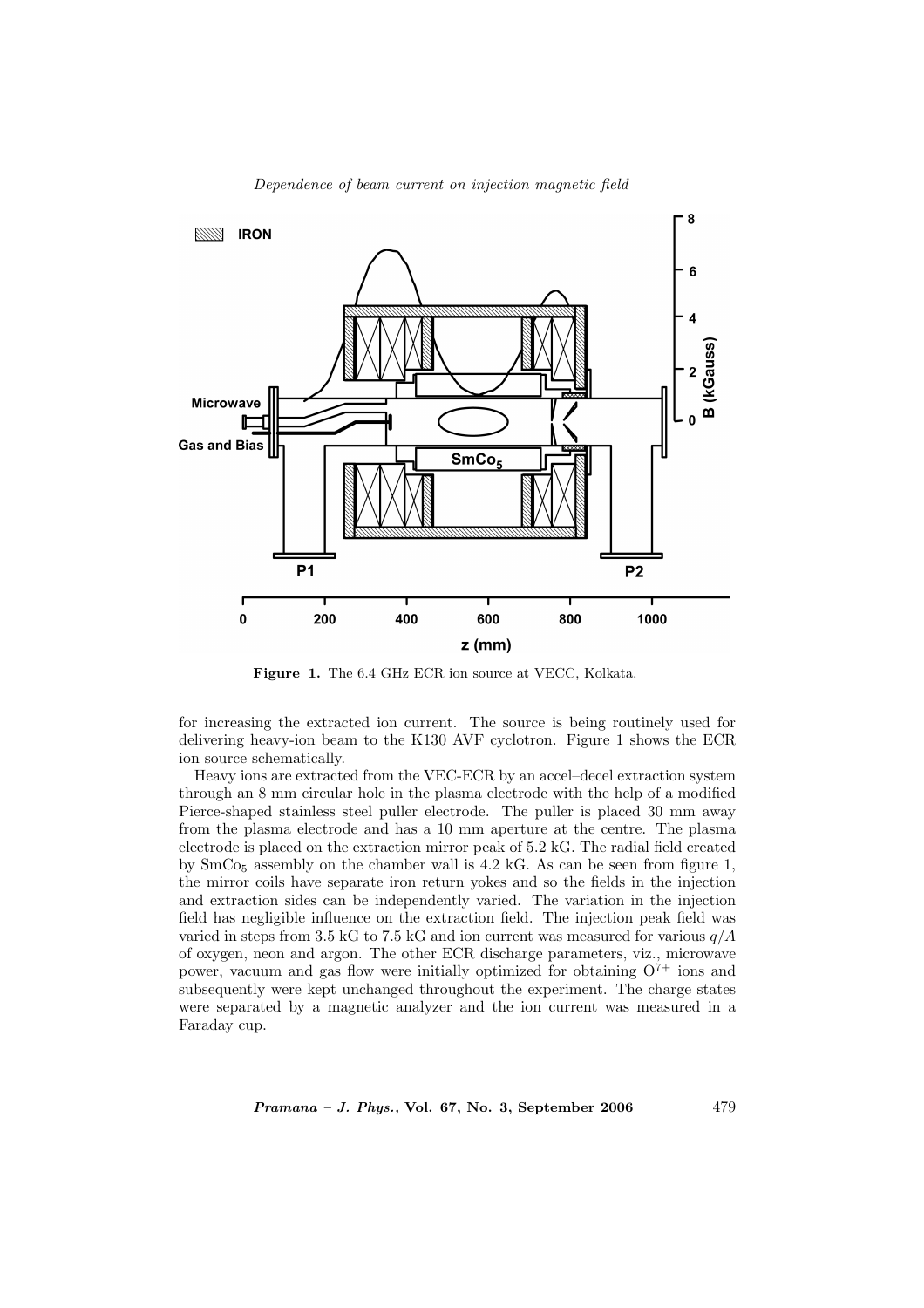



Figure 2. Extracted ion current from 6.4 GHz VEC-ECR source for different charge states of various species.

Figure 3. Comparison of the normalized curves for the oxygen ions showing steepness of the curves.

# 3. Experimental result and analysis

The peak injection field was the only parameter that was varied in the experiment. The extraction peak magnetic field remained unchanged at 5.2 kG. The radial field produced by the permanent  $SmCo<sub>5</sub>$  magnets was also constant. Figure 2 shows the extracted current as a function of the peak injection field for various charge states of oxygen, neon and argon. It is seen that the extracted current increases sharply with the injection field B.

For a better visualization of the sharpness of the increase, we have normalized the curves for oxygen ions at 3.5 kG. It is seen that for  $O^{7+}$  the curve is steeper than those for  $O^{5+}$  and  $O^{6+}$  (figure 3). The apparent flatness of the curve for  $O^{7+}$ in figure 2 is obviously due to the comparatively small intensity.

A number of relations have been used for fitting the experimental curves. A power law and two exponential relations have been explored. The curves have been found to be steeper than the power law. An exponential curve, viz.,

$$
I(q) = a \frac{\exp(pB)}{B} \tag{3}
$$

has been found to give a good fit. Here  $a$  and  $p$  are parameters independent of the field B. The parameter p markedly depends on  $q/A$ . As the number of experimental points is small for each curve, we have adopted the following procedure for deciding between the various forms of relations. The form of relation will be the same for all the five curves in figure 2, only the fitted parameters will be different. So we can write

$$
I_1(q_1)I_2(q_2)...I_N(q_N) = a_1 a_2 ... a_N \frac{\exp[(p_1 + p_2 + \dots + p_N)B]}{B^N}, \quad (4)
$$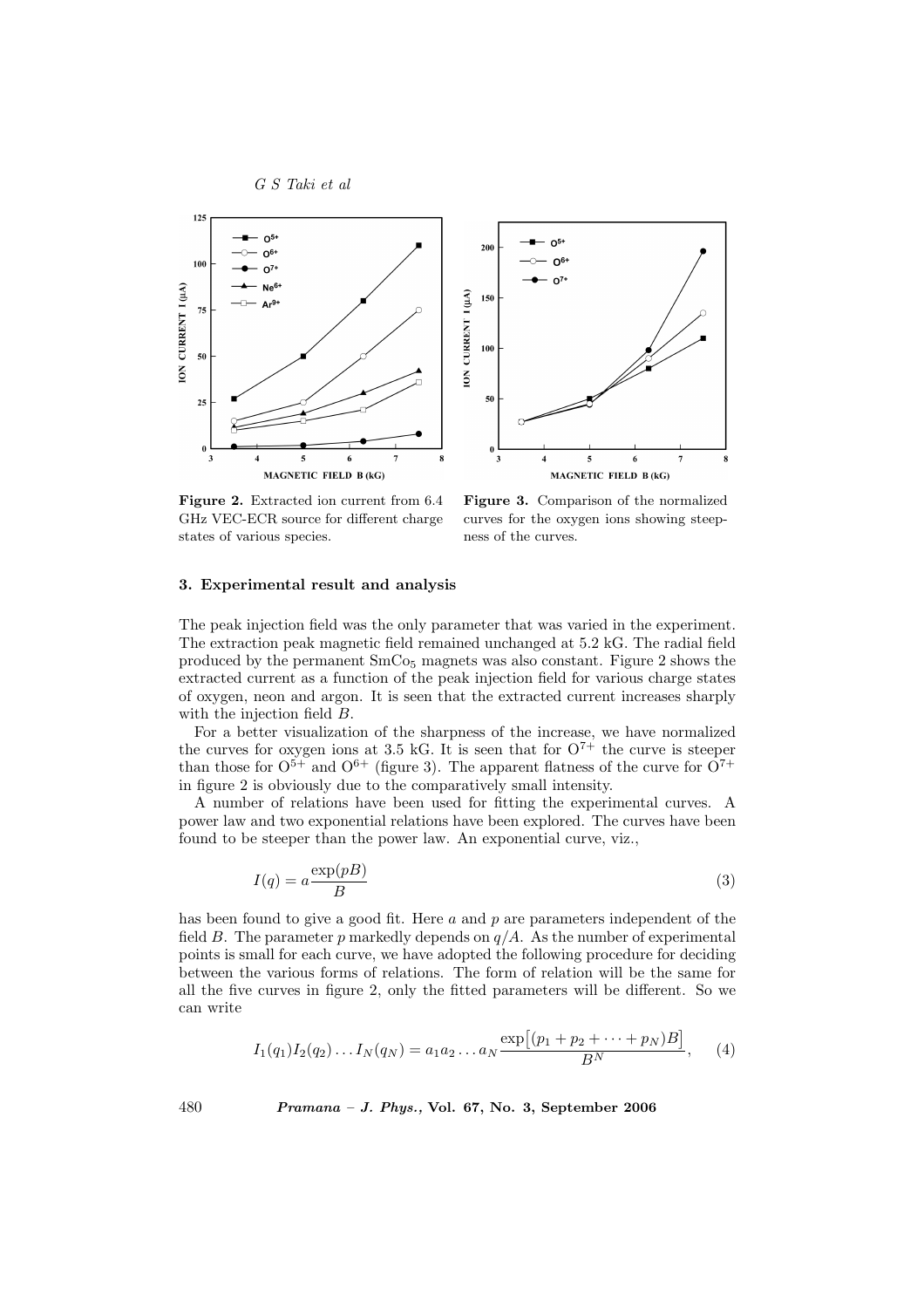Dependence of beam current on injection magnetic field

| Ion          | q/A   | Power law, $B^p$ | $\exp(pB)$ | $\exp(pB)/B$ |
|--------------|-------|------------------|------------|--------------|
| $O^{7+}$     | 0.438 | 2.58             | 0.504      | 0.695        |
| $O^{6+}$     | 0.375 | 2.49             | 0.415      | 0.605        |
| $O^{5+}$     | 0.313 | 1.85             | 0.354      | 0.544        |
| $Ne^{6+}$    | 0.300 | 1.70             | 0.327      | 0.517        |
| $Ar^{9+}$    | 0.225 | 1.60             | 0.312      | 0.503        |
| $\chi^2/\nu$ |       | 0.57             | 0.040      | 0.046        |

Table 1. Exponent  $p$  for different fits (for various charge states).

where the subscripts indicate various charge states and  $N$  is the number of curves. Writing

$$
I_1(q_1)I_2(q_2)...I_N(q_N) = I^N,
$$
  
\n
$$
a_1a_2...a_N = a^N,
$$
  
\n
$$
p_1 + p_2 + p_3 + \dots + p_N = Np,
$$
\n(5)

eq. (4) becomes the same as eq. (3). This procedure is equivalent to taking the geometrical average of the ion current values. When five curves of different charge states are merged to one curve, the fitting becomes more accurate statistically.

One should keep in mind that in this process of clubbing the curves together, some of the information about the individual curves are lost. But one can make more accurate inference about the common feature (the form of the relation, in this case) of the curves. We point out the similarity between this method and the technique of maximum likelihood [20] of statistical analysis where one multiplies the individual probabilities and then maximizes the product.

Figure 4 shows the comparison between the fits for all the ions taken together. As explained in the previous paragraph, the experimental points shown in figure 4 are the geometrical averages of five different ion current values. As indicated by the  $\chi^2$ -values (table 1), the exponential fits are much better than the power-law fit. Compared to the  $\chi^2$ -value for the power law fit, the  $\chi^2$ -values for both the exponential fits are much smaller and are more or less the same. However, theoretical considerations described in the discussions led us to prefer the  $\exp(pB)/B$  fitting. When the curves are fitted individually we find that the parameter  $p$  strongly depends on the  $q/A$  of the ions (figure 5). Table 1 shows the values of p for various ions.

## 4. Discussions

We have experimentally found an exponential dependence of the extracted ion current on the injection magnetic field in our range of measurement. Another feature observed by us is that the exponent of this dependence markedly varies with the  $q/A$  of the ions.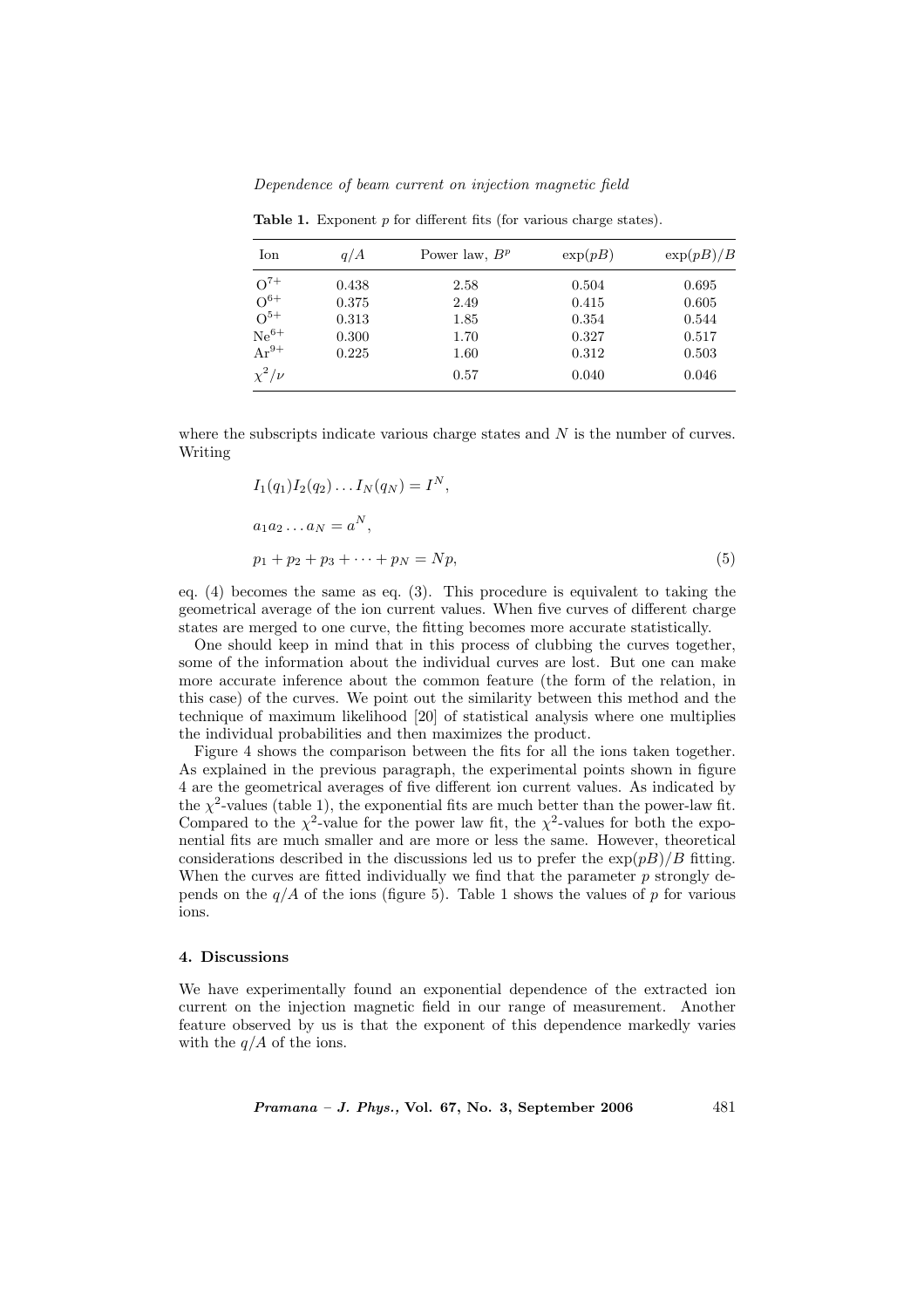



Figure 4. Comparison between various fits to the ion current data. The solid circles are the geometrical means of the current values shown in figure 2.

**Figure 5.** Dependence of the exponent  $p$ in the  $\exp(pB)/B$  fit (table 1) on  $q/A$ . The error bars show the standard error in the fit parameter.

We have made an attempt to understand the observed exponential dependence of the ion current on the injection field  $B$  in the following manner. The extracted ion current depends on the ion production inside the source. Following Geller [21] and Hitz et al [22] the dependence of the extracted ion current on the ion density  $N(q)$ , its confinement time  $\tau_q$  and the volume  $V_{\text{res}}$  of the resonance zone is given by

$$
I(q) \propto \frac{qN(q)V_{\text{res}}}{\tau_q}.\tag{6}
$$

Ion density  $N(q)$  is an increasing function of  $\tau_q$  and is almost exponential (as indicated by Hitz  $et \ al \ [17,22]$  and therefore for a fixed resonance volume one arrives at the following explicit relationship between the ion current and  $\tau_q$ .

$$
I(q) \propto \frac{\exp(k\tau_q)}{\tau_q},\tag{7}
$$

where  $k$  is a constant. This shows that the current increases almost exponentially as the confinement time increases. It is to be noted that the above equation suggests that for very small confinement time also the ion current is large, but this is not actually so, as the ion confinement time should be larger than the ionization time. Therefore the singular behaviour of eq. (7) is of no concern to us.

Confinement time of ions depends upon the magnetic field configuration of the source. For understanding this dependence of the confinement time on the magnetic field we have done a Monte Carlo simulation study of the survival of ions in an ECR magnetic trap. This magnetic trap consists of the solenoidal magnetic field having peaks on the injection and extraction sides and also the sextupolar radial and azimuthal field.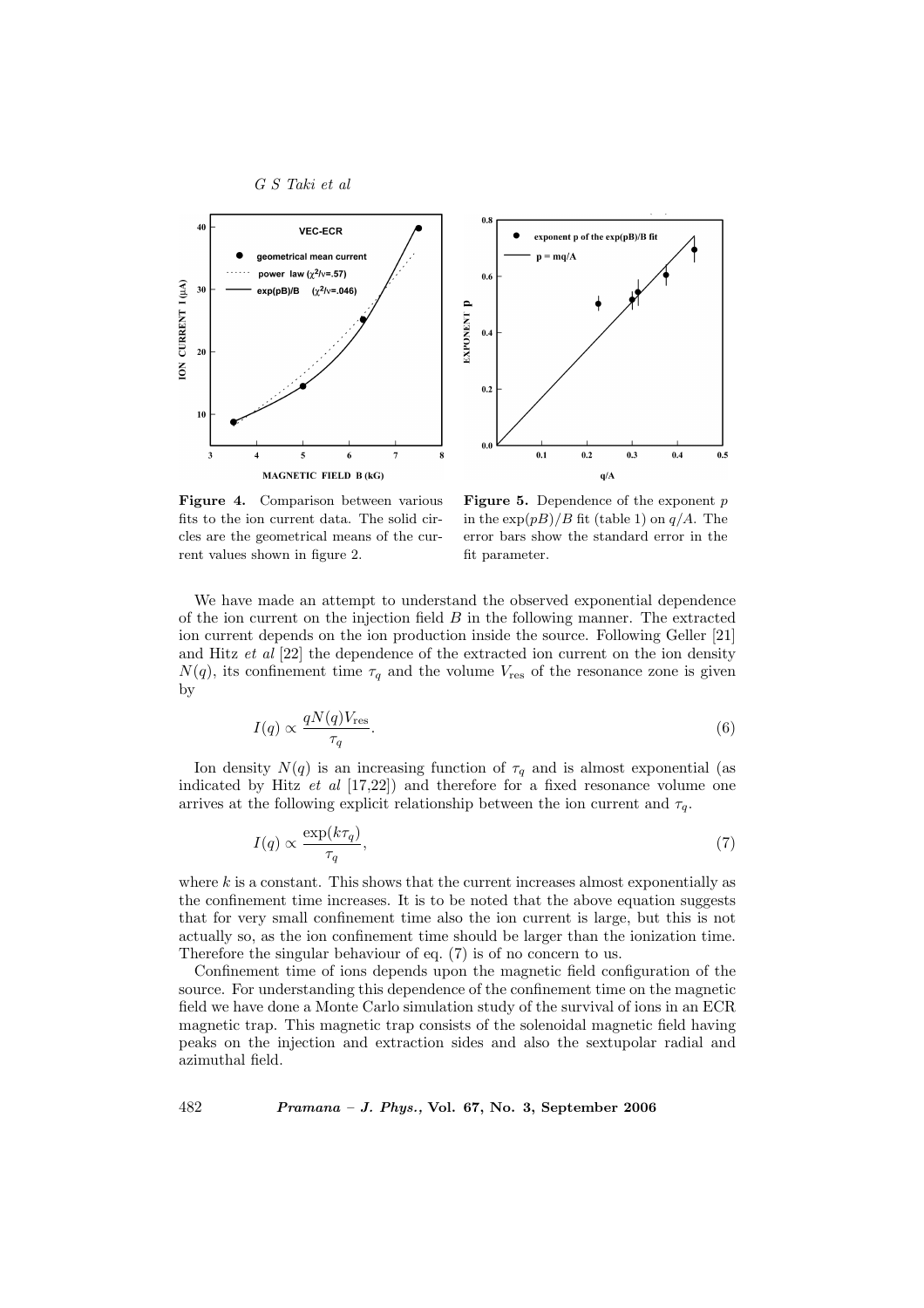## Dependence of beam current on injection magnetic field

An ion of a given charge state and mass with an initial velocity in any direction gyrates and moves in the trap field for a long time (compared to the rotation time period) and ultimately moves out of the trap to get lost on the chamber wall. Apart from the magnitude of the magnetic field and the charge-to-mass ratio, the confinement time depends on the initial magnitude and direction of the velocity, and, of course the starting position of the particle.

In a real situation, the charge state of an ion undergoes a change inside the source due to ionization. To keep the simulation simple, we have studied the confinement time for fixed charge states. However, we have repeated the study for various charge-to-mass ratios independently. This will allow us to have a rough estimate of the effect of the magnetic field on the confinement time. We have done the study for various magnitudes of the peak injection field.

We have written a FORTRAN code where the initial position coordinates and the velocity components are chosen at random by the Monte Carlo method. This is important because when ions are initially generated by energetic electron collision these parameters may be assumed to be random. In our simulation the ions are tracked at time intervals of 10 nsec (which is much smaller than the typical rotation time period of an ion) until the ion goes out of the chamber region. For the fixed coil geometry the field is calculated for various combination of currents in the solenoid coils with the help of the POISSON code and the sextupolar field is superimposed on it. The peak extraction field and its position has been kept constant. One then calculates the confinement time in the field so obtained. A large number of ions (around  $10^5$ ) are tracked and the average confinement time is found out.

Figure 6 shows the variation of the average confinement time as the peak injection field is varied. The extraction peak field is kept at 5.2 kG and the sextupolar field at the chamber wall is 4.2 kG. The calculated data have been fitted with a line which passes through the origin. The fit shows that one can take the confinement time to be proportional to the injection field.

Figure 7 shows the dependence of the average confinement time on the chargeto-mass ratio of the ions. Here also we find that the confinement time comes out to be nearly proportional to the charge-to-mass ratio. For higher  $B_{\text{inj}}$  there is a small departure from linearity. One can add a constant term in the relation between  $\tau_q$ and  $B_{\text{inj}}$  to take this into account. However, this term comes out to be quite small compared to the linear term, and for the sake of simplicity we have retained only the linear term. Therefore eq. (7) becomes

$$
I(q) \propto \frac{\exp(mBq/A)}{Bq/A},\tag{8}
$$

where m is a constant. Equation (8) is same as equation (3) for a fixed  $q/A$ . The above equation shows that the exponent  $p$  (vide eq. (3)) has a dependence on the ratio of the charge state and the mass of the ions  $(q/A)$ . In our experiment we see a similar dependence as shown in figure 5. One should note that ions undergo some amount of heating in the plasma. We have not considered this in our simulation as the conclusions drawn from figures 6 and 7 remain the same for all the energies, but only the scale of confinement time changes.

To see whether we can draw similar conclusions for any other source, the curves of SC-ECR [7] at NSCL in Michigan State University have been examined. Figure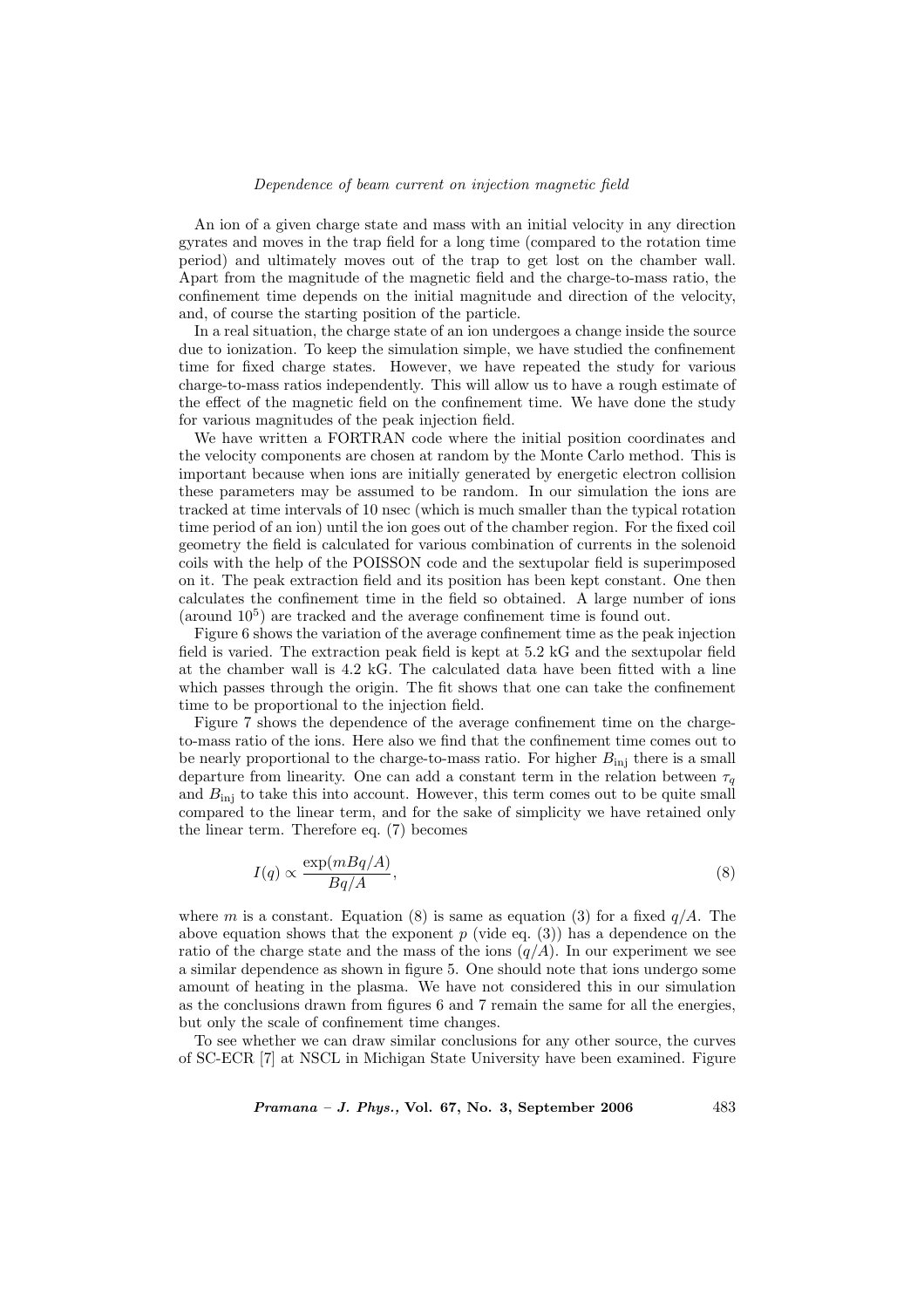



Figure 6. Variation of the calculated average confinement time of  $O^{4+}$  ions on the peak injection field. The line is a fit passing through the origin.

Figure 7. Dependence of the average confinement time of ions on charge-to-mass ratio.





Figure 8. Variation of ion current in SC-ECR [7] of NSCL.

Figure 9. Comparison between various fits for SC-ECR of NSCL. The solid circles are the geometrical means of the current values shown in figure 8.

8 shows the plot of the current for various charge states of argon as a function of the magnetic field. We have not included the curve for  $Ar^{12+}$  in figure 8 as the current for  $Ar^{12+}$  is very low in comparison to that for other charge states and uncertainty arises in deciphering the current values from the graph. Figure 9 shows the fitting for argon ions extracted from SC-ECR. Here also exponential fit is better. The derived exponents  $(p)$  are, however, different in this case. In figure 8, the current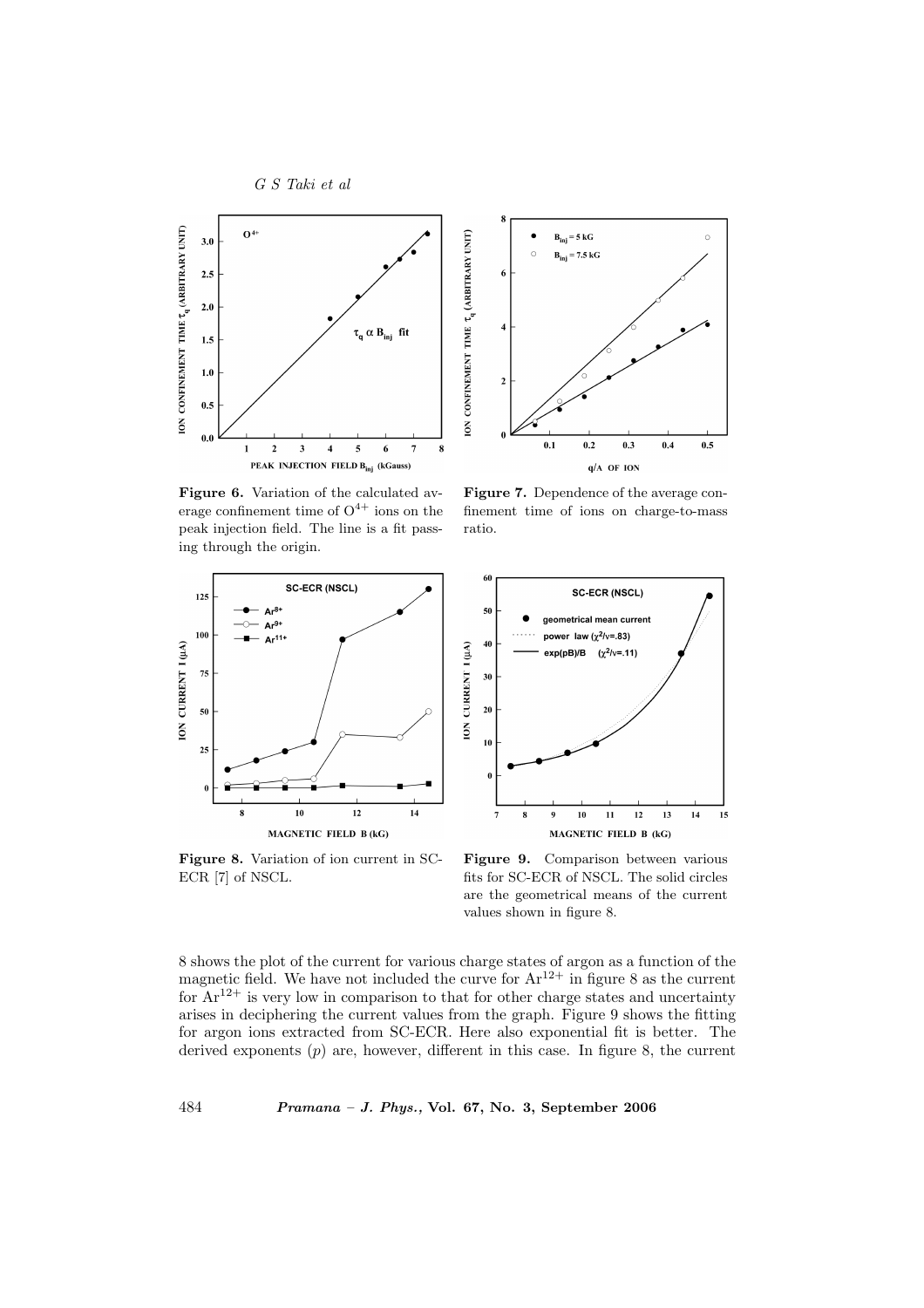is consistently large at an injection field of  $B_{\text{inj}} = 11.5 \text{ kG}$  for all the curves. We observe that this is the field where SC-ECR is operated normally and the source is well-optimized at this field. This may be the reason why the extracted ion current is abruptly large at that field. In fitting the curve in figure 9 we have ignored this point at  $B = 11.5$  kG because the goodness of the fit increases by a large factor in this process.

In this work we have studied the magnetic field dependence of ion current for our ECR ion source. The frequency scaling of Geller is quite satisfactory when one compares two sources of different frequencies. But for high-B mode ECR sources, field scaling is very important. Our analysis shows that the ion current increases with the injection field almost exponentially up to a mirror ratio of 3.3 for our source.

Our study was limited to a mirror ratio of 3.3 and we can not conclude whether the current trend remains exponential beyond that ratio. Gammino and others have shown that ion current gets saturated when the injection mirror ratio is too large [4,12,17]. Various factors are thought to contribute to this limitation. Charge exchange loss is one important factor [4]. Another factor is the density limitation of hot electrons. For increasing the ion current it is important to have a high electron density. Even if the injection field is increased beyond a limit, the electrons tend to escape radially and also through the extraction side crossing over to the electrostatic potential. This is a saturating factor [23].

#### References

- [1] R Geller, Electron cyclotron resonance ion sources and ECR plasmas (IOP Publishing, Bristol, 1996) p. 395
- [2] A G Drentje, Rev. Sci. Instrum. 74, 2631 (2003)
- [3] D Hitz, A Girard, K Serebrennikov, G Melin, D Cormier, J M Mathonnet, J Chartier, L Sun, J P Briand and M Benhachoum, Rev. Sci. Instrum. 75, 1403 (2004)
- [4] S Gammino and G Ciavola, Rev. Sci. Instrum. **71**, 631 (2000)
- [5] T Nakagawa, T Kageyama, M Kase, A Goto and Y Yano, Jpn. J. Appl. Phys. 32, L1335 (1993)
- [6] D K Bose, G S Taki and R K Bhandari, Ind. J. Phys. 66B, 629 (1992)
- [7] S Gammino, G Ciavola, T Antaya and K Harrison, Rev. Sci. Instrum. 67, 155 (1996)
- [8] D Hitz, F Bourg, M Delaunay, P Ludwig, G Melin, M Pontonnier and T K Nguyen, Rev. Sci. Instrum. 67, 883 (1996)
- [9] H Koivisto, P Heikkinen, V Hänninen, A Lassila, H Leinonen, V Nieminen, J Pakarinen, K J Ranttila Ärje and E Lieukkonen, Nucl. Instrum. Methods in Phys. Res. B174, 379 (2001)
- [10] Z Q Xie and C M Lyneis, Rev. Sci. Instrum. 67, 886 (1996)
- [11] T A Antaya and S Gammino, Rev. Sci. Instrum. 65, 1723 (1994)
- [12] S Gammino, G Ciavola, L Celona, M Castro, F Chines and S Marletta, Rev. Sci. Instrum. 70, 3577 (1999)
- [13] S Biri and J Vámosi, Rev. Sci. Instrum. 69, 646 (1998)
- [14] G S Taki, D K Chakraborty and R K Bhandari, Pramana J. Phys. 59, 775 (2002)
- [15] S Gammino and G Ciavola, Rev. Sci. Instrum. 69, 3081 (1998)
- [16] S Gammino and G Ciavola, Proceedings of the 14th Int. Conf. on Cyclotron and their Application (Cape Town, 1995) p. 377